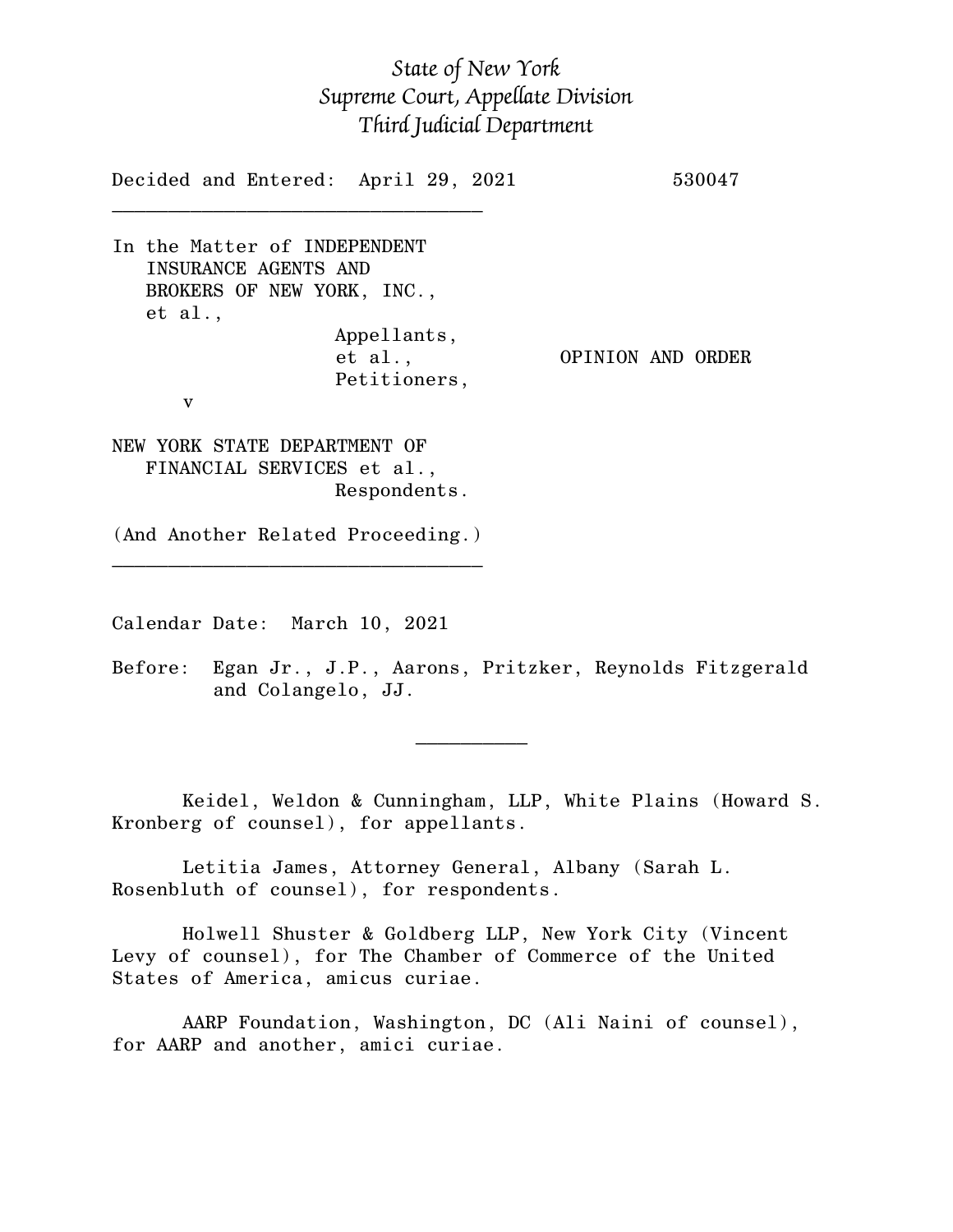Egan Jr., J.P.

Appeal from a judgment of the Supreme Court (Zwack, J.), entered August 7, 2020 in Albany County, which dismissed petitioners' applications, in a proceeding pursuant to CPLR article 78 and a combined proceeding pursuant to CPLR article 78 and action for declaratory judgment, to review an amendment to a regulation promulgated by respondents.

In December 2017, respondent Department of Financial Services (hereinafter DFS) proposed an amendment to Insurance Regulation No. 187 (hereinafter the amendment) titled "Suitability and Best Interests in Life Insurance and Annuity Transactions." The amendment was promulgated to address concerns with respect to the growing complexities involved with life insurance and annuity products, the corresponding need for consumers to increasingly rely on the advice of professionals in order to comprehend the widening market of products available and to mitigate abuses with respect to the compensation of agents and brokers (hereinafter collectively referred to as producers [see 11 NYCRR 224.3 (c)]) who have incentive to manipulate consumers into purchasing financial products that result in higher commissions but ultimately fail to meet their needs. <sup>1</sup> The amendment introduced a new standard of care applicable when producers make "recommendations" (see 11 NYCRR 224.3 [e]) to consumers with respect to life insurance and annuity transactions. The amendment requires insurers, including fraternal benefit societies, to implement standards and procedures to address, and producers to consider, "the best interest of the consumer" when making recommendations involving life insurance and annuity products to ensure that the insurance needs and financial objectives of the consumer are addressed at the time of the transaction (11 NYCRR 224.0; see 11 NYCRR 224.1, 224.4; 224.5). The amendment, which applies to both proposed transactions and in-force policies (see 11 NYCRR 224.1), sets forth numerous requirements with which an insurer and/or

<sup>&</sup>lt;sup>1</sup> Insurance Regulation No. 187 was initially promulgated on an emergency basis in 2010, with a final regulation being issued in 2013; however, at that time, the regulation only applied to annuities (see 11 NYCRR former 224.0).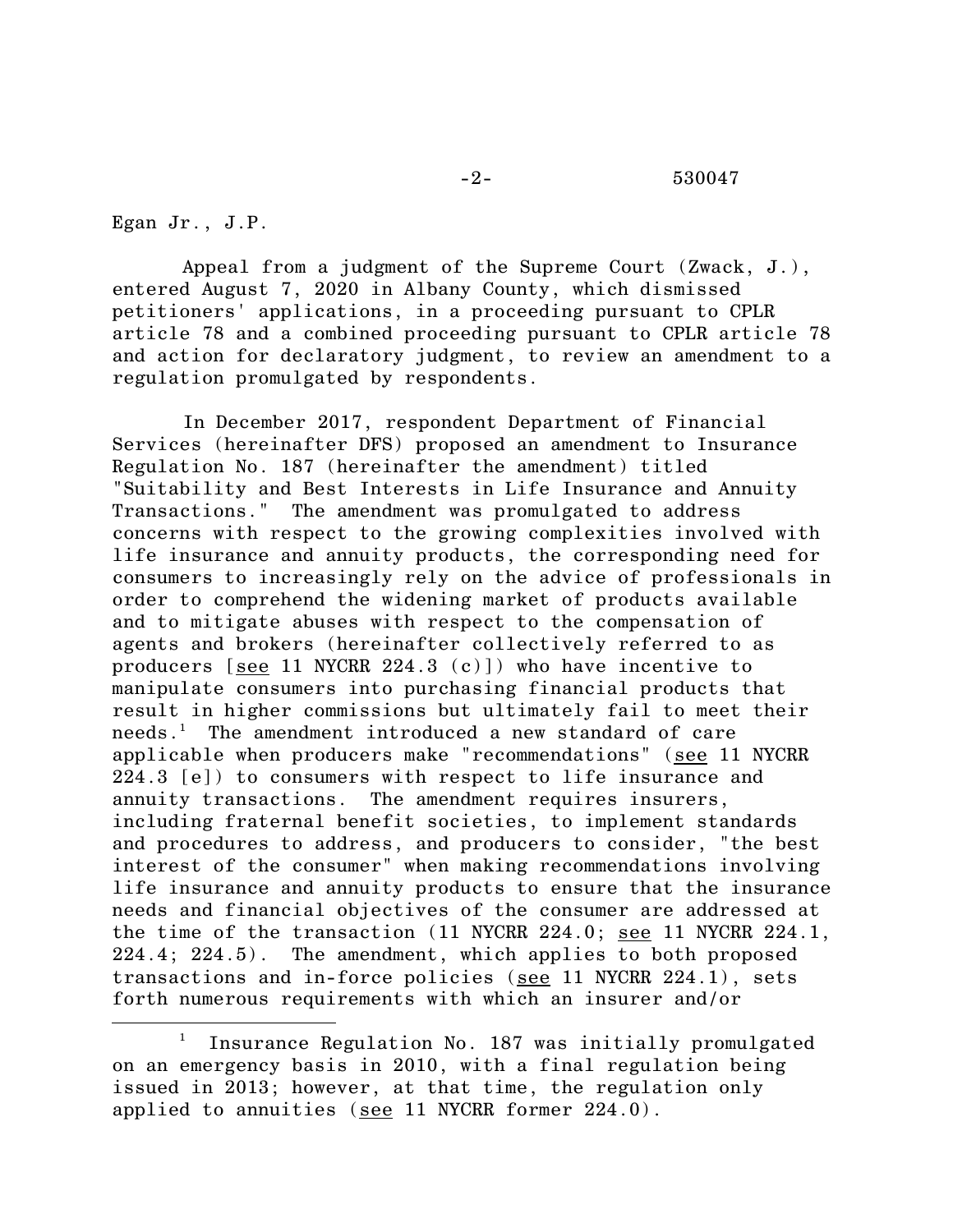producer must comply in order for a recommendation to meet the best interest of the consumer standard. <sup>2</sup> The initial draft of the proposed amendment was subject to a period of public comment, following which DFS published a revised proposal in May 2018. Following a second period of public comment, the final amendment was published in the State Register on August 1, 2018.<sup>3</sup>

In November 2018, petitioners Independent Insurance Agents and Brokers of New York, Inc., Professional Insurance Agents of New York State, Inc., Testa Brothers, Ltd, and Gary Slavin (hereinafter collectively referred to as the Independent petitioners) commenced a CPLR article 78 petition in Albany County challenging the amendment, alleging, among other things, that DFS exceeded its authority in promulgating the amendment, that the promulgation of the amendment violated the State Administrative Procedure Act, that the amendment lacked a rational basis, was arbitrary and capricious and otherwise unconstitutionally vague. That same day, petitioner National Association of Insurance and Financial Advisors – New York

The amendment took effect in August 2019 with respect to annuities and in February 2020 with respect to life insurance.

<sup>2</sup> Broadly speaking, in making a recommendation, an insurer or producer must, among other things, compile and evaluate the relevant suitability information of the consumer, disclose to the consumer all relevant suitability considerations and product information and weigh factors, such as the benefits of the policy, price of the policy and financial strength of the insurer, such that he or she has a reasonable basis to believe that the transaction is suitable (see 11 NYCRR 224.4  $[a] - [k]$ ;  $224.6$  [a]). The amendment also requires the insurer to, among other things, establish and maintain a system of supervision intended to ensure producers' compliance with the amendment, including implementing procedures for the collection of a consumer's suitability information (see 11 NYCRR 224.3 [g]; 224.6 [b] [1] [i]) and the "documentation and disclosure of the basis for any recommendation" made to a consumer (11 NYCRR 224.6 [b]  $[1]$ ). The insurer also is responsible for ensuring that producers are trained to make the recommendation (see 11 NYCRR  $224.6$  [e]).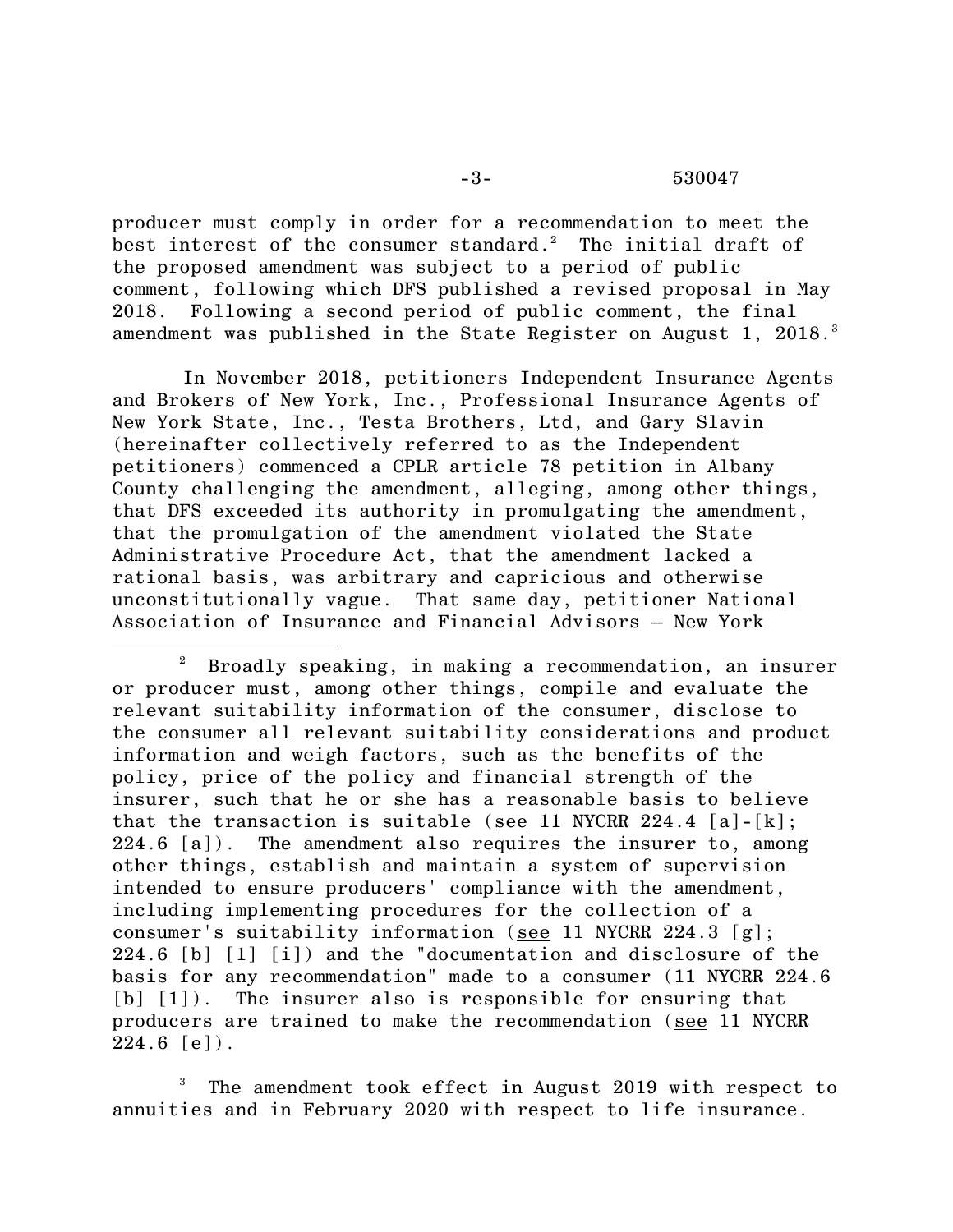## -4- 530047

State, Inc. (hereinafter NAIFA) commenced a combined CPLR article 78 proceeding and declaratory judgment action in New York County seeking similar relief. <sup>4</sup> NAIFA thereafter filed an amended petition adding an additional petitioner (hereinafter the NAIFA petition). The Independent petitioners moved to consolidate the two matters and, while this motion was pending, respondents answered the NAIFA petition and sought dismissal of same on the merits. Supreme Court granted the Independent petitioners' motion<sup>5</sup> and respondents answered the petition of the Independent petitioners, asserting the same grounds for dismissal as set forth in response to the NAIFA petition.

On August 7, 2020, Supreme Court issued a judgment dismissing both petitions on the merits. Supreme Court determined that DFS complied with the State Administrative Procedure Act in promulgating the amendment, that it did not unlawfully usurp legislative authority when it did so and that the amendment was not arbitrary and capricious, irrational or unconstitutionally vague. Two of the Independent petitioners – Independent Insurance Agents of New York, an industry trade association, and Testa Brothers, one of its members (hereinafter collectively referred to as petitioners) – appeal.

Petitioners contend that the amendment violates their due process rights as it is unconstitutionally vague. We agree. As relevant here, "[t]the void-for-vagueness doctrine employs a

<sup>4</sup> NAIFA also sought the imposition of a permanent injunction prohibiting respondents from enforcing the amendment.

Although Supreme Court purported to grant petitioners' motion to consolidate, the two proceedings maintained a separate existence, with the court directing that "the existing scheduling order of [the NAIFA proceedings] . . . will not be disturbed" and provided two separate deadlines for respondents to file answers to each petition. The plain language of the order, therefore, indicates Supreme Court's intent to join the proceedings for purposes of judicial economy and scheduling, as opposed to a full consolidation into one single proceeding (see Matter of Consolidated Edison Co. of N.Y., Inc. v New York State Bd. of Real Prop. Servs., 176 AD3d 1433, 1436 [2019]).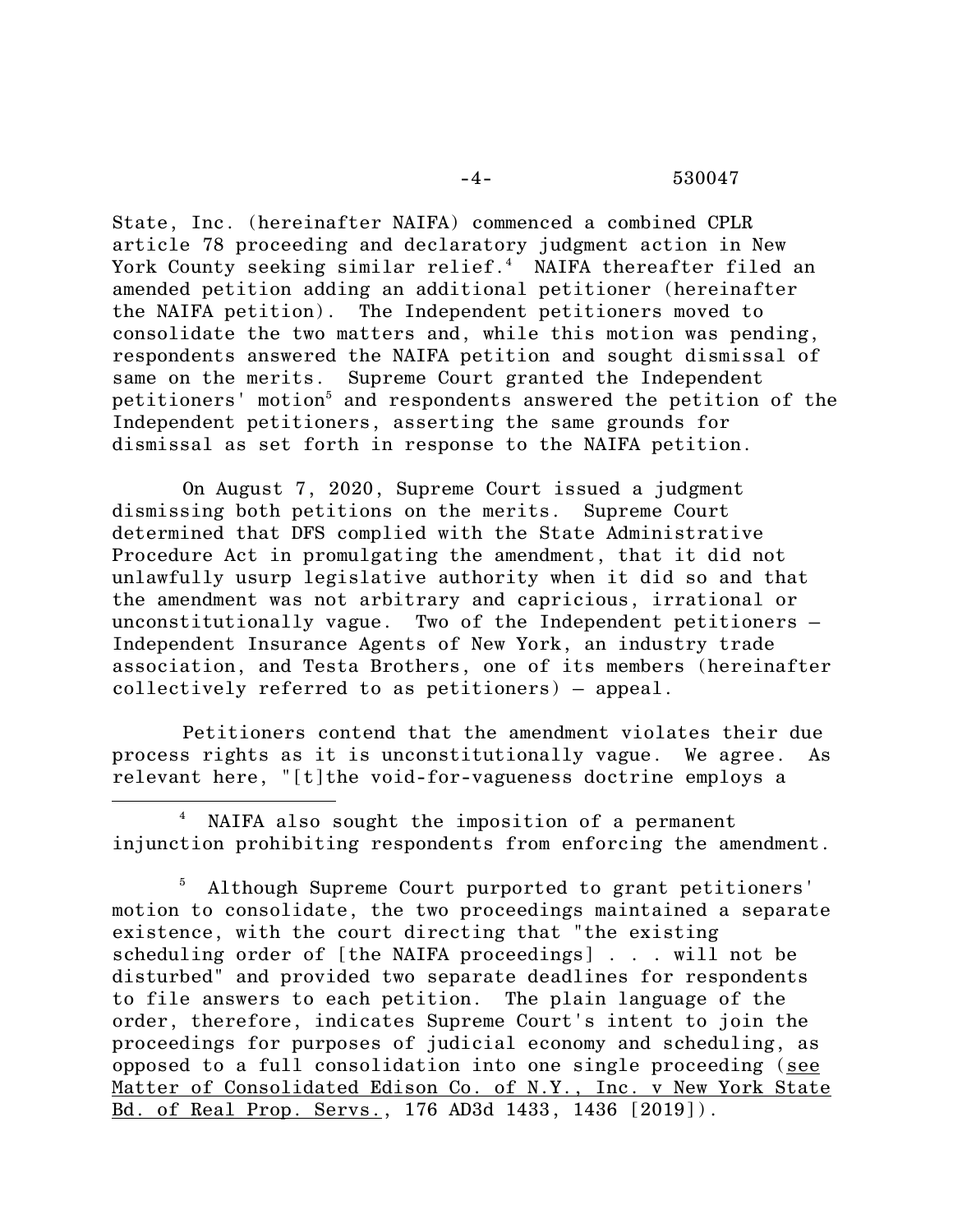rough idea of fairness, and applies to regulations as well as to statutes" (Matter of Gurnsey v Sampson, 151 AD3d 1928, 1929 [2017], [internal quotation marks and citations omitted], lv denied 30 NY3d 906 [2017]). A two-part test applies in evaluating a vagueness challenge. First, a court must determine whether the regulation is "sufficiently definite so that individuals of ordinary intelligence are not forced to guess at the meaning of [regulatory] terms" (Matter of Kaur v New York State Urban Dev. Corp., 15 NY3d 235, 256 [2010] [internal quotation marks and citation omitted], cert denied 562 US 1108 [2010]; see People v Stuart, 100 NY2d 412, 420 [2003]), and have fair notice of the conduct that is prohibited (see People v Nelson, 69 NY2d 302, 307 [1987]; Matter of Turner v Municipal Code Violations Bur. of City of Rochester, 122 AD3d 1376, 1377- 1378 [2014]). Second, the court must determine whether the regulation provides "clear standards for enforcement so as to avoid resolution on an ad hoc and subjective basis" (People v Stephens, 28 NY3d 307, 312 [2019] [internal quotation marks and citations omitted]; see People v Illardo, 48 NY2d 408, 413-414 [1979]; Matter of Turner v Municipal Code Violations Bur. of City of Rochester, 122 AD3d at 1378).

Here, while the consumer protection goals underlying promulgation of the amendment are laudable, as written, the amendment fails to provide sufficient concrete, practical guidance for producers to know whether their conduct, on a dayto-day basis, comports with the amendment's corresponding requirements for making recommendations and compiling and evaluating the relevant suitability information of the consumer (see 11 NYCRR part 224; Matter of Turner v Municipal Code Violations Bur. of City of Rochester, 122 AD3d at 1377-1378). Although the amendment provides certain examples of what a recommendation does not include (i.e., "general factual information to consumers, such as advertisements, marketing materials, general education information" and "use of . . . interactive tool[s]" (11 NYCRR 224.3 [e] [2]), the remaining definitional language is so broad that it is difficult to discern what statements producers could potentially make that would not be reasonably interpreted by the consumer to constitute advice regarding a potential sales transaction and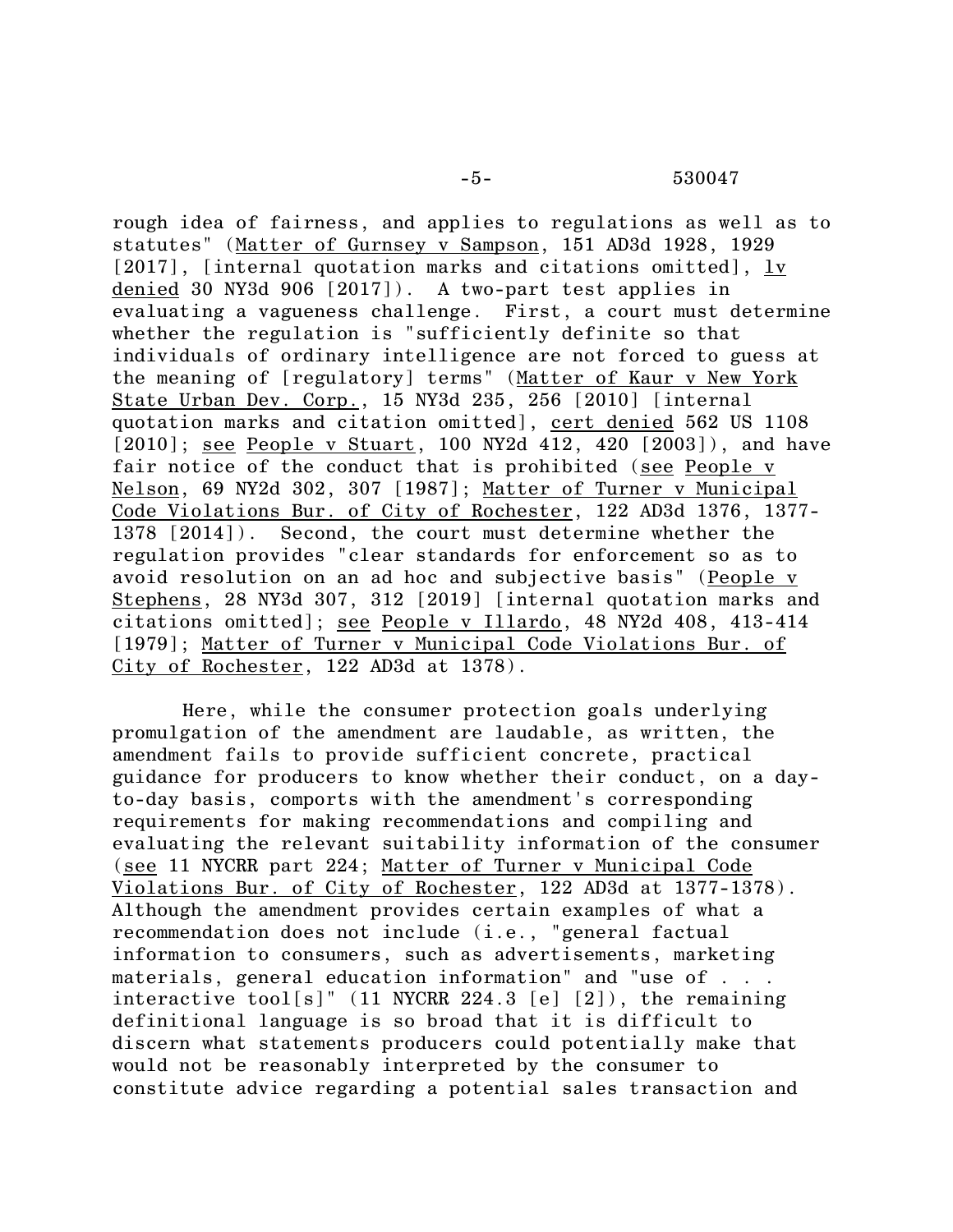therefore fall within the purview of the amendment (see 11 NYCRR  $224.3$  [e]  $[1]$ ,  $[2]$ ).

Additionally, once a recommendation is deemed to have been made, the guidelines with respect to the suitability information that producers must obtain from the consumer and the suitability considerations that must necessarily be disclosed are inadequate to the extent that they rely upon subjective terms that lack long-recognized and accepted meanings and provide insufficient guidance with respect to how producers must conduct themselves in order to comply with the amendment (see 11 NYCRR 224.3 [g]; Matter of Turner v Municipal Code Violations Bur. of City of Rochester, 122 AD3d at 1377-1378; compare Matter of New York State Land Tit. Assn., Inc. v New York State Dept. of Fin. Servs., 178 AD3d 611, 611-612 [2019]). Respondents concede that, in an effort to mitigate the costs of implementation, they intentionally did not mandate a particular format or system nor prescribe specific forms that producers must use to demonstrate compliance with the amendment. However, given the resulting ambiguities in the language employed, coupled with its lack of clear standards for how these provisions will ultimately be enforced, respondents have "virtually unfettered discretion" in determining whether a violation has occurred (Matter of Turner v Municipal Code Violations Bur. of City of Rochester, 122 AD3d at 1378 [internal quotation marks and citations omitted]; see Bakery Salvage Corp. v City of Buffalo, 175 AD2d 608, 609-610 [1991]). The amendment, therefore, fails both prongs of the test and, accordingly, we find it to be unconstitutionally vague. In light of our holding, petitioners' remaining contentions have been rendered academic.

Aarons, Pritzker, Reynolds Fitzgerald and Colangelo, JJ., concur.